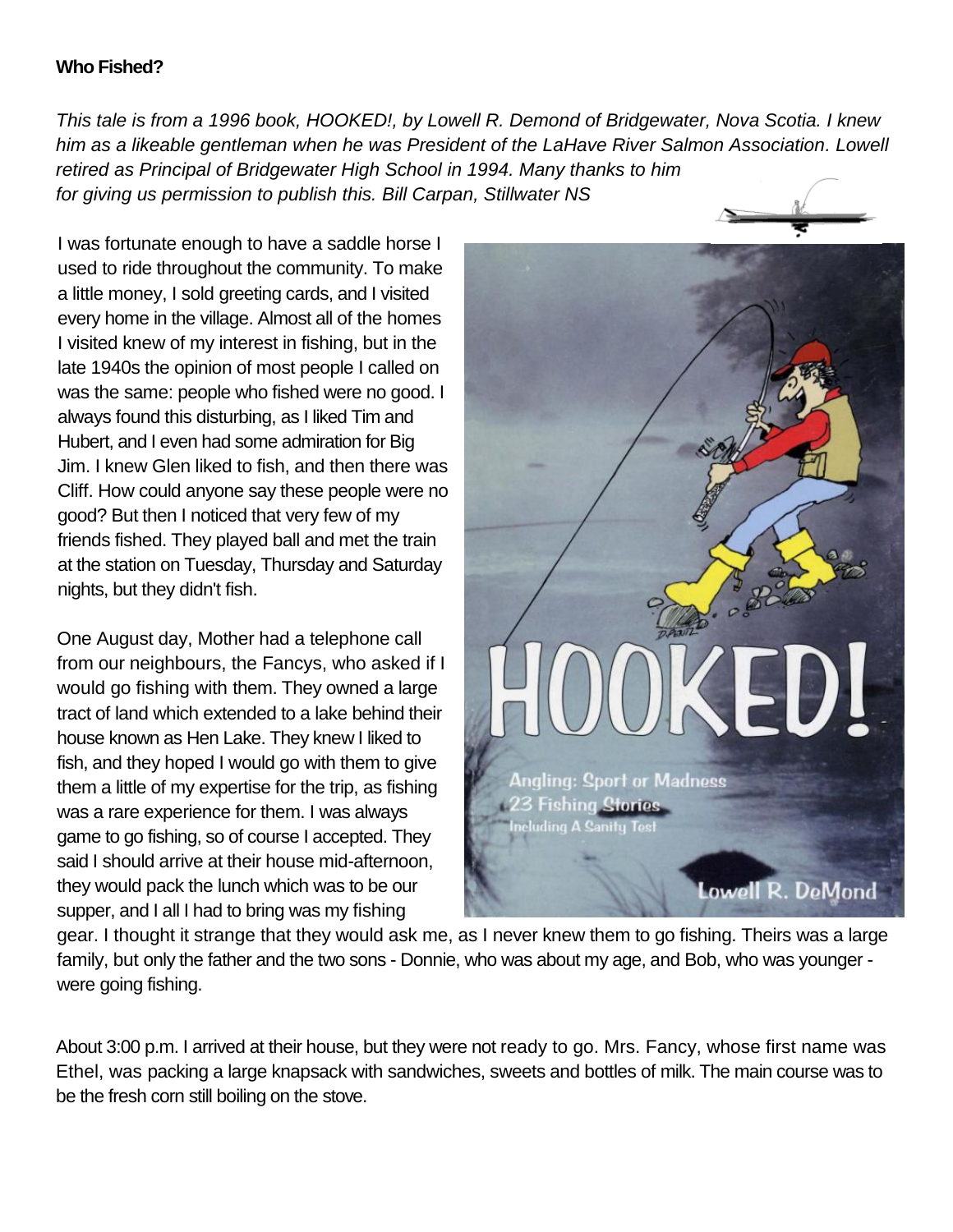While she was hurrying around getting this ready, Mr. Fancy, Donnie and Bob were searching the house for their fishing gear. Mr. Fancy was a bit impatient and was giving orders to look behind this door and behind that desk and behind an old pump organ which was in the living room for anything that might be useful for fishing.

Finally the corn was cooked and Mrs. Fancy took it off the stove, drained it and rolled it in a piece of oil cloth and put it in a knapsack. The fishing gear had now been corralled, and we were about ready to leave. Mr. Fancy picked up the knapsack, put it on his back and tied the straps at his front with a piece of string.

All of a sudden, disaster struck. Mr. Fancy started jumping around the kitchen, seemingly in pain and hollering like you wouldn't believe. I could barely make out what he was saying, and then he yelled, "God All Mighty, Ethel, what's in this knapsack that's so hot on my back?"

Ethel said, "It's hot corn!"

Mr. Fancy hollered, "Get it out of here!"

Before anyone could help him, he took off through the kitchen which led to the dining room through a hall and back again to the kitchen. It was a roundabout circuit; it was also a circus, and it seemed with each trip around, he was picking up speed, as the heat increased. All the furniture in his way was being bumped around. A rocking chair in which a cat was sleeping was overturned, and the cat jumped on the curtain, climbed to the top and sat on the curtain rod. Finally, Mrs. Fancy was successful in subduing her husband. She managed to untie the knot in front and got the knapsack off of his back. Upon examination, it was discovered that his back was somewhat burned. Ethel greased him well with butter and put a cloth over the burned area. In the meantime, the little kids who were not going fishing were running in and out of the kitchen, saying almost in unison, "God All Mighty! God All Mighty!"

In due course, the corn had cooled, the knapsack had been repacked, the Fancys had rounded up their fishing gear and we were ready to leave.

It was about one and a half miles from their home to the lake, and Mr. Fancy, who was not used to walking, said we would travel with his ox cart. He had a single ox cart that balanced on two wheels and on it he had put a small wooden boat we were to use for fishing. We went up to his barn only to discover the ox we were to take had earlier been turned out to pasture and was nowhere in sight. Mr. Fancy then announced we would take his Jersey bull. I had great reservations about that, as there were many wild stories in the community about bulls. People had been killed and we were warned as kids to stay clear of them. Mr. Fancy claimed he had on previous occasions yoked this bull to his cart and assured us it was not a problem.

Mr. Fancy was right; he was able to get it hitched to the cart, although it was not easy. The bull snorted a few times and was uneasy about being secured to the yoke and harness. Finally, Mr. Fancy hollered for us to climb on the cart, which we did, and the whole works started with a jerk. It was a wild ride, mostly out of control, and I remember how good I felt when I saw the lake, which meant our journey with the bull was over.